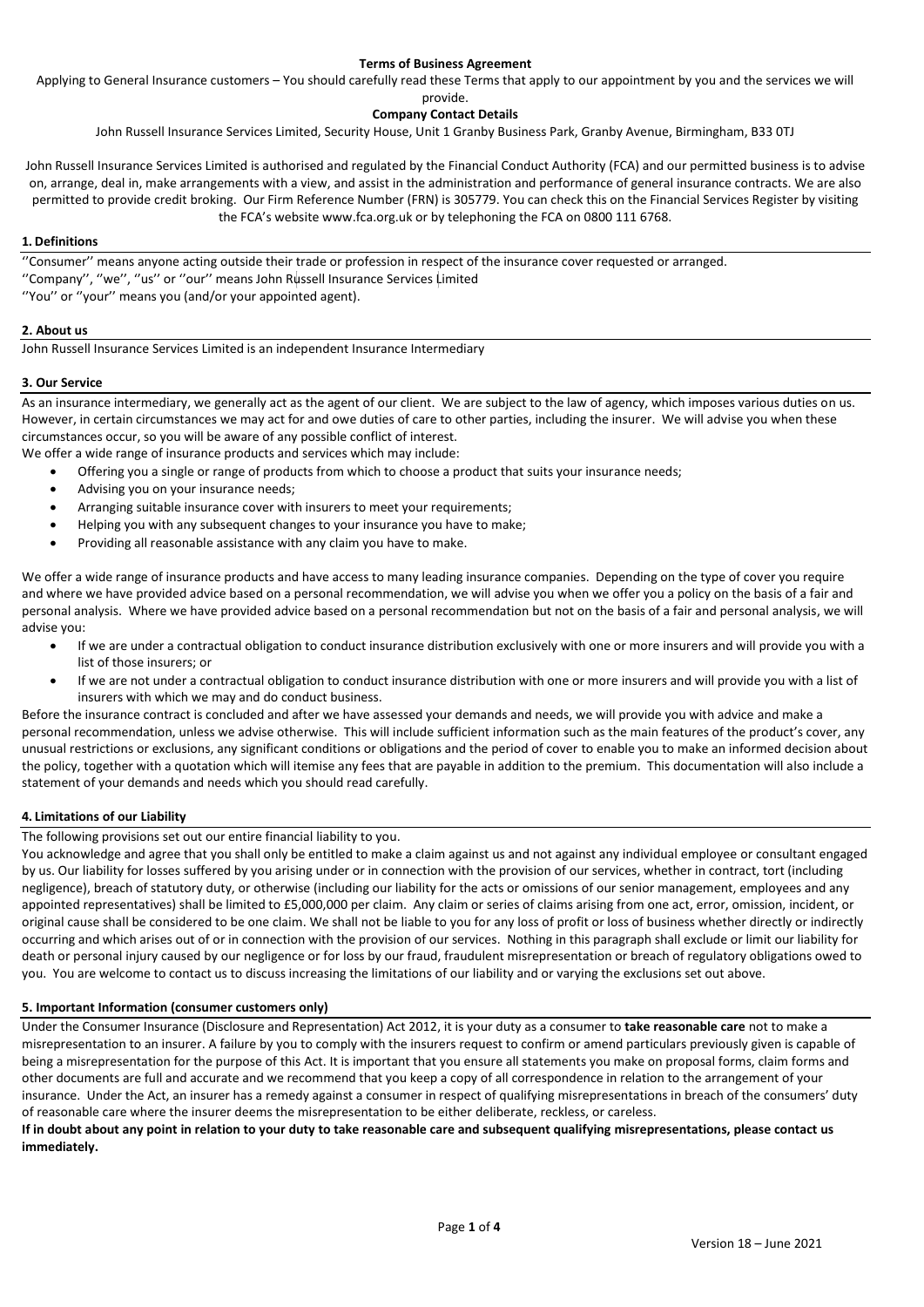### **6. The Duty of Fair Presentation (non-consumer customers only)**

It is your responsibility to provide a fair presentation of the insurance risk based on you conducting a reasonable search for information. This could require you to obtain information from senior managers within your organisation or other parties to which the insurance relates or who carry out outsource functions for your business. You must disclose every material circumstance which you know or ought to know, or failing that, disclose sufficient information to put your insurer on notice that it needs to make further enquiries. You must ensure that any information you provide is correct to the best of your knowledge and representations that you make in expectation or belief must be made in good faith. If you fail to make a fair presentation of the risk this may result in additional terms or warranties being applied from inception of the policy or any claim payment being proportionately reduced. In some cases, this could result in your policy being declared void by an insurer and your premiums returned. Any deliberate or reckless breach of the duty of fair presentation could result in your policy being declared void by an insurer with no refund of premium. **If in doubt about any point in relation to material circumstances and reasonable search, please contact us immediately.**

## **7. Financial Crime**

Please be aware that current UK money laundering regulations require us to obtain adequate 'Know Your Client' information about you. We are also required to cross check you against The Office of Financial Sanctions Implementation (OFSI) HM Treasury consolidated list of Financial Sanctions Targets in the UK as part of the information gathering process.

We are obliged to report to the National Crime Agency and/or Serious Fraud Office any evidence or suspicion of financial crime at the first opportunity and we are prohibited from disclosing any such report. We will not permit our employees or other persons engaged by them to be either influenced or influence others in respect of undue payments or privileges from or to insurers or clients.

#### **8. Solvency of Insurers**

We cannot guarantee the solvency of any insurer with which we place business. This means that you may still be liable for any premium due and not be able to recover the premium paid, whether in full or in part, should an insurer become insolvent.

## **9. Terms of Payment**

Our payment terms are as follows (unless specifically agreed by us in writing to the contrary):

- New policies: immediate payment on or before the inception date of the policy
- Alterations to existing policies: immediate payment on or before the effective date of the change
- Renewals: due in full before the renewal date.

If payment is not received from you in accordance with the above terms, we, or your insurer may cancel or lapse the relevant policy/policies, which could mean that part or all of a claim may not be paid. You may also be in breach of legally required insurance cover.

If you choose to pay for your insurance premium using a finance provider, your details will be passed onto them. We will provide you with a breakdown of the costs of your monthly instalments and subsequently a document outlining key features of their credit agreement with you including any fees they apply and the cost of default charges. It is important that you take time to read this document and must contact us if you do not receive this. If you have any queries or questions, either about the service provided by the finance provider or their terms and conditions you should in the first instance contact them. Where your policy is paid via the finance provider and you choose to renew your cover, we will again continue to pass your details to them. If any direct debit or other payment due in respect of any credit agreement you enter into to pay insurance premiums is not met when presented for payment or if you end the credit agreement, we will be informed of such events by the finance provider. In certain circumstances we may be contractually obliged by the finance provider to notify your insurer to cancel the policy. Where we are not contractually obliged to do so by the finance provider, if you do not make other arrangements with us to pay the insurance premiums you acknowledge and agree that we may, at any time after being informed of non-payment under the credit agreement, instruct on your behalf the relevant insurer to cancel the insurance and to collect any refund of premiums which may be made by the insurer and use this refund to offset the amount levied by the finance provider on us. If this amount is not sufficient to cover all our costs, we reserve the right to pursue any additional debt owed to us through a due legal process. You will be responsible for paying any time on risk charge and putting in place any alternative insurance and/or payment arrangements you need. Upon receiving your strict acceptance to pay for insurance premiums through the finance provider, we will instruct them to proceed with your application for credit. This process will involve the provider searching public information that a credit reference agency holds about you and any previous payment history you have with that provider. The credit reference agency will add details of your search and your application to their record about you whether or not your application is successful. Please read carefully the pre-contractual explanations and the information regarding the cost of credit (including any representative examples). Together they provide important information in relation to the credit facility available from the finance provider. Credit is available subject to status.

#### **10. How we hold your money**

Any money we receive and hold on behalf of our clients during the course of our dealings such as premium payments, premium refunds and claims payments will be held by us on behalf of the provider with whom we arrange your policy as their agent in accordance with the terms of the provider's agency agreement. This means that when we have received your cleared premium, it is deemed to have been paid to the insurer Our standard accounting practice is to take our commission upon receipt of your cleared funds prior to payment of the premium to the insurer.

The FCA requires all client monies, including yours, to be held in a trust account, the purpose of which is to protect you in the event of our financial failure since, in such circumstances; our general creditors would not be able to make claims on client money as it will not form part of our assets. We hold all client monies with one or more approved banks, as defined by the FCA, in a Non-Statutory Risk Transferred bank account in accordance with the FCA client money rules. Under these arrangements, we assume responsibility for such monies and are permitted to, and may:

- Use such monies received on behalf of one customer to pay another customer's premium, before the premium is received from that other customer.
- For the purpose of effecting a transaction on your behalf, pass your money to another intermediary, including those resident outside the UK who would therefore be subject to different legal and regulatory regimes. In the event of a failure of the intermediary, this money may be treated in a different manner from that which would apply if the money were held by an intermediary in the UK. Please inform us if you do not agree to this.
- Retain for our own use, any interest earned on client money.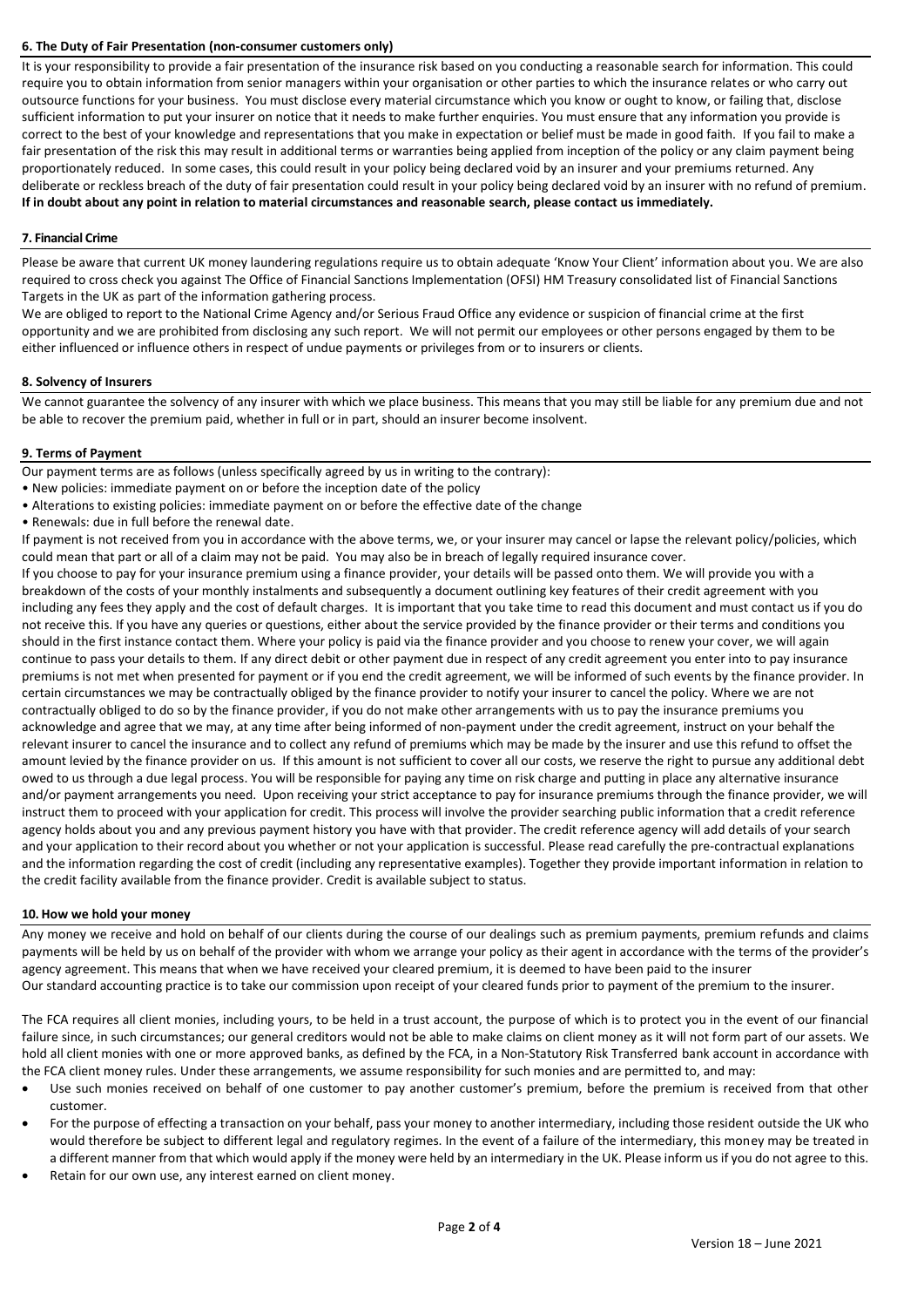Unless we receive your written instruction to the contrary, we shall treat receipt of payment from you and of any claim payment and/or refund of premium which fall due to you, as being with your informed consent to the payment of those monies into the Non-Statutory Risk Transferred Trust bank account.

## **11. Quotations**

Unless otherwise agreed, any quotation given will normally remain valid for a period of 30 days from the date it is provided to you. We reserve the right to withdraw or amend a quotation in certain circumstances, for example, where the insurer has altered their premium/terms for the insurance since the quotation was given, where there has been a change in the original risk information/material circumstances disclosed or if a claim/incident has occurred since the terms were offered.

#### **12. Renewals**

You will be provided with renewal terms in good time before expiry of the policy, or notified that renewal is not being invited. Unless you advise otherwise, renewals are invited on the basis that there have been no changes in the risk or cover required, other than those specifically notified to us or your insurers (see 'Important Information' and 'The Duty of Fair Presentation' sections).

It is very important that you check the information provided at renewal to confirm it remains accurate and complete. If any of the information is incorrect or if your circumstances have changed, you should contact us immediately so we can update your details.

#### **13. Mid-term Transferred Business**

When we are appointed to service insurance policies other than at their inception or renewal and which were originally arranged via another party, we shall not be liable during the current insurance period for any loss arising from any errors or omissions or gaps in your insurance cover or advice not supplied by us. Should you have any concerns in respect of a policy, which has been transferred to us, or if you require an immediate review of your insurance arrangements, you must notify us immediately. Otherwise, we shall review your insurance arrangements and advise accordingly as each policy falls due for renewal.

#### **14. Notification of Incidents/Claims**

Your policy documentation will provide you with details on who to contact to make a claim. It is essential to notify immediately all incidents that may result in a claim against your insurance policy. You must do so whether you believe you are liable or not. Any letter or claim received by you must be passed on immediately, without acknowledgement. Only by providing prompt notification of incidents can your insurance company take steps to protect your interests. Claims payment will be made in favour of you. If you require a payment to be made to a third party, then you must confirm the required payee name and details and provide a brief explanation for your request. Please contact us for guidance on claiming under your policy.

#### **15. Cancellation**

Your policy document will detail your rights to cancel your insurance once you have taken it out. Depending on the type of policy you have purchased, you may be entitled to cancel within 14 or 30 days of either conclusion of the contract or receiving your policy documentation, whichever occurs later. This is often referred to as a cooling off period. Where you cancel a policy before renewal, you will be responsible for paying a charge to meet the cost of cover provided and administration expenses. Please see the 'Remuneration, Fees & Charges' section. To enable your insurer to process the cancellation, you will need to return certificates and any official documents to our office within 30 days of your notice to cancel.

#### **16. Remuneration, Fees & Charges**

In most cases we are paid by commission from the insurer, but in some circumstances, we may charge you a fee instead of commission or a combination of both, in which case this will be confirmed to you in writing at the time of incepting or renewing your policy. Our fees will be confirmed to you clearly and in writing at the time of incepting or renewing your policy and will always be disclosed to you before you commit to purchasing the product. There may also be occasions when an additional fee is sought, for example changes to the risk that required significant further advice and placement of additional coverage or substantial involvement in any large, difficult, or complex claims.

In addition, we also make charges as detailed below to cover the administration of your insurance. Any applicable insurance premium tax will be shown on the documentation we provide to you. These fees are non-refundable.

|                                           | <b>Consumer</b> | <b>Non-Consumer</b> |
|-------------------------------------------|-----------------|---------------------|
| <b>Minimum New Business</b>               | £6.00           | £15.00              |
| <b>Minimum Renewal</b>                    | £6.00           | £15.00              |
| <b>Minimum Mid-Term Adjustments</b>       | £15.00          | £15.00              |
| <b>Lost Papers or Duplicate Documents</b> | £15.00          | £15.00              |
| <b>Temporary Change</b>                   | £15.00          | £15.00              |
| <b>Cancellation Administration Fee</b>    | £15.00          | £15.00              |

We may occasionally receive additional remuneration from insurers, claims management providers and others. Where you choose to pay your premium by instalments, we may use a scheme operated by your insurer, or we may use a single Finance Provider. Where we arrange premium finance on your behalf, we are remunerated for our assistance in putting this financing in place by way of commission. We will advise you of any commission payable by the finance provider in relation to a credit agreement where knowledge of the existence or amount of commission could affect our impartiality in recommending a particular product or that may have a material impact on your transactional decision. You are entitled at any time to request further information regarding the amount of any remuneration which we may have received as a result of placing or renewing your insurance cover. To the extent that this is not possible for an amount to be given, we will provide the basis for its calculation.

Where a policy is cancelled before renewal, insurers charge to cover their costs, with the balance refunded to you, subject to no claim having been made. Full details will be available in your policy. In the event of an adjustment giving rise to a return of premium the amount may be refunded or held to credit.